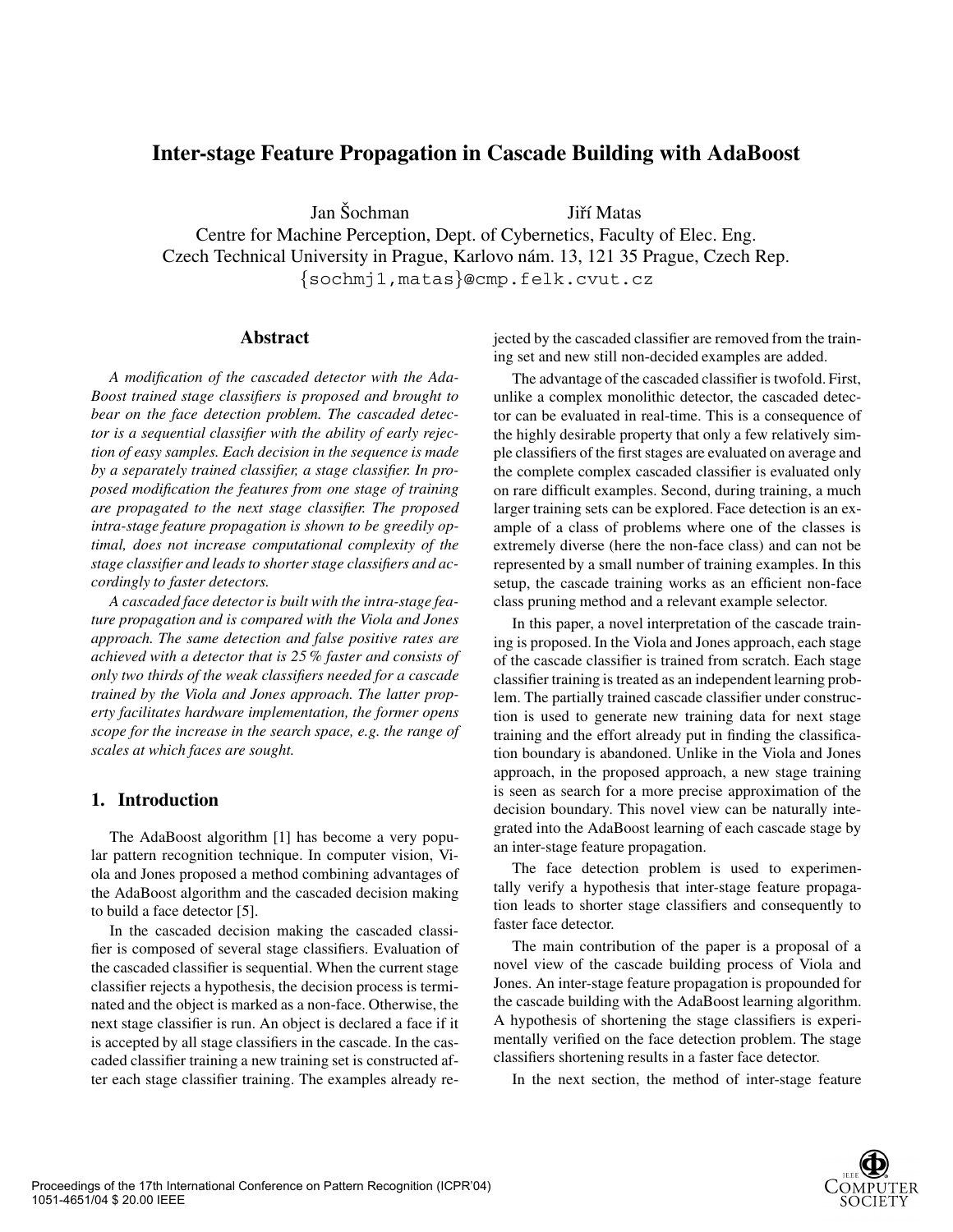

Figure 1. Histogram of values of  $f_s(x)$  in a **model stage** s **(solid: faces, dashed: nonfaces). A threshold**  $\gamma_s$  determines the false **positive and false negative rate of the stage (see equation (1)).**

propagation in the cascade building is explained in more detail. Section 3 describes experiments on the face detection problem and results are given in Section 4. The paper is concluded in Section 5.

#### **2. Inter-stage feature propagation**

The AdaBoost decision rule used in the Viola and Jones cascade building algorithm is of the form

$$
H_s(x) = \underset{T}{sign}(f_s(x) - \gamma_s) \tag{1}
$$

$$
f_s(x) = \sum_{t=1}^T \alpha_t h_t(x) \tag{2}
$$

where s is the stage number,  $T$  is the length of the classifier,  $h_t$  is combined weak classifier and  $\alpha_t$  its coefficient. The  $\gamma_s$  parameter is a threshold adjusted to reach the specified detection rate and false positive rate.  $H_s(x) = -1$  implies rejection of the sample x and  $H_s(x)=1$  its acceptance.

In the Viola and Jones approach, after a stage classifier is trained, a new training set is generated and the AdaBoost algorithm is run on this *independent* problem to generate a classifier. AdaBoost generates a classifier as if no previous training has been done.

The parameter  $\gamma_s$  in each stage is set so that the majority of the face examples is kept and a substantial part of the non-face ones is rejected. Nevertheless, the non-decided part of the non-face examples is kept for training of the next stage. The current stage classifier can still be very good on these non-face examples. However the bias towards correct face example classification leaves this information unused.

Figure 1 displays a typical situation during the cascade building, at stage s. Face and non-face examples are already sufficiently separated, so  $\gamma_s$  can be found such that only

small fraction of the face examples is misclassified and, concurrently, large part of the non-face examples is correctly classified. The non-face examples with  $f_s(x) < \gamma_s$ already classified as non-face are replaced by newly sampled examples (such that  $f_s(x) > \gamma$ ) in the next stage training. It can be seen that the stage  $s$  classifier is still reasonably good classifier on the new training set, only a new threshold have to be found. The previous stage classifier can be therefore further used as a very good starting point for the next stage training.

The AdaBoost algorithm runs in cycles. In each cycle, a new weak classifier with the smallest weighted error on the training set is added to the sum in equation (2). The proposed algorithm uses the features propagated from the previous stage to construct an additional weak classifier. Since the previous-stage classifier is fully represented by the  $f_s$ function, this function is used with different threshold to originate the weak classifier. The previous-stage weak classifier is inserted into the classifier at the beginning of the AdaBoost learning with coefficient  $\alpha_0$  found by the Ada-Boost algorithm. The AdaBoost decision rule then becomes

$$
H_s(x) = sign(f_s(x) - \gamma_s)
$$
\n(3)

$$
f_s(x) = \alpha_0 H'_{s-1}(x) + \sum_{t=1}^T \alpha_t h_t(x) \tag{4}
$$

where

$$
\alpha_0 = \frac{1}{2} ln(\frac{1-\epsilon_0}{\epsilon_0})
$$

and  $H'_{s-1}$  is the previous-stage weak classifier with a threshold changed to  $\tau$ threshold changed to  $\tau_s$ 

$$
H'_{s-1}(x) = sign(f_{s-1}(x) - \tau_s).
$$

The weighted error  $\epsilon_0$  is computed as for an ordinary weak classifier as

$$
\epsilon_0 = \sum_{i=1}^{m} D_0(i) [sign(f_{s-1}(x_i) - \tau_s) \neq y_i]
$$

where  $D_0(i)$  is a weight of the  $i^{th}$  example  $x_i$  with label  $y_i$ <br>and m is the size of the current training set. The threshold and  $m$  is the size of the current training set. The threshold  $\tau_s$  is set to minimise  $\epsilon_0$ .

Decision to insert the previous-stage weak classifier to the stage classifier as first has several reasons. First, since the weights of the training examples are initialised to the uniform distribution  $(D_0(i)=1/m)$ , they do not influence the performance of this weak classifier. Therefore, the weak classifier is very strong compared to the other simple weak classifiers (it is already boosted). Second, it also helps to focus AdaBoost learning to parts of the problem not learned by the previous stages.

An important property of such weak classifier is its zero evaluation cost. In both training and detection phase, a stage

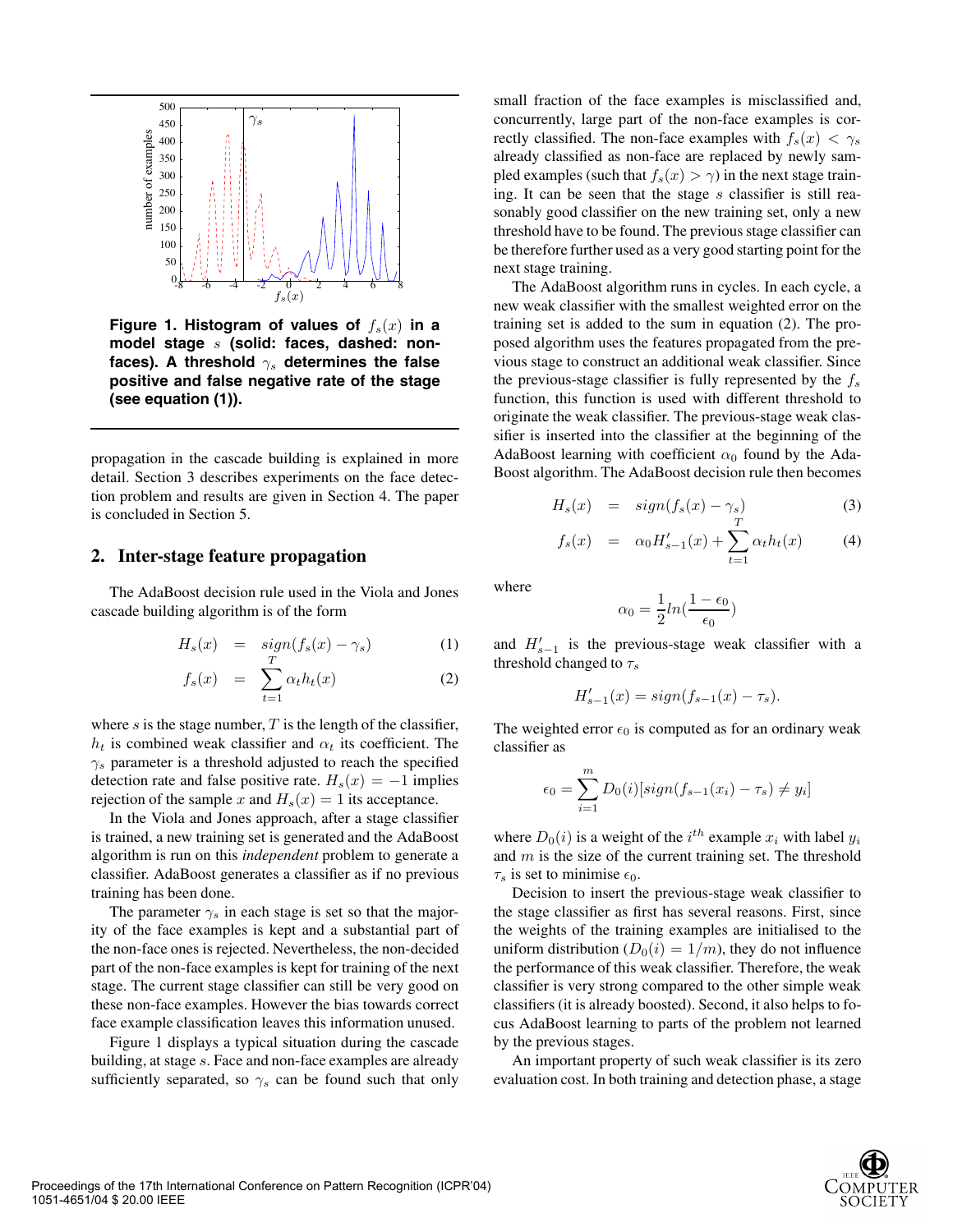has to be evaluated to find out whether the next stage should be trained (in training) or used (in detection) on a given example. On the example x,  $H_s(x)$  has to be evaluated and ergo the value of  $f_s(x)$  is known. Comparing this value with a different threshold  $\tau_s$  is very cheap operation compared to the evaluation of any other weak classifier and can be regarded as a zero-cost.

## **3. Experiments**

The performance of the cascade building with inter-stage feature propagation and the cascade building of Viola and Jones was compared on the face detection problem. The training dataset and training process are discussed next. The performance evaluation concentrates on the speed and complexity of the learned cascaded classifiers.

**Training data.** The data for training were collected from various sources. Face images are taken from the MPEG7 face dataset [2]. The dataset contains face images of variable quality, different facial expressions and taken under wide range of lightning conditions, with uniform or complex background. The pose of the heads is generally frontal with slight rotation in all directions. Eyes and the nose tip are aligned in all images. The dataset contains 3176 images, one image was removed due to severe distortion.

Pose variability was added synthetically to the data. The images were randomly rotated by up to 5◦, shifted up to one pixel and the bounding box was scaled by a factor of  $1 \pm$ <sup>0</sup>.05. Two datasets, training and validation, of the same size as the original dataset were created by the perturbations.

Non-face images were collected from the web. Images of diverse scenes were included. The dataset contains images of animals, plants, countryside, man-made objects, etc.. More than 3000 images were collected and random sub-windows used as non-face examples.

**Training process.** During the training process, the training and validation dataset are updated for each stage (cf. [5], Table 2). The non-face part of the training and validation datasets consist of 5000 randomly selected regions from the non-face images. Only regions that were not rejected by previous stages of the cascade are included. The face set remains almost the same over the whole training. The faces rejected by some of the stage classifiers are removed, but the cascade is build to ensure that these false rejects are just a small fraction of the face data.

The process is driven by the stage false positive, detection and final false positive rates. In the reported experiments, the values were set to 0.4 stage false positive rate, 0.999 detection rate and 0.0001 the final false positive rate. The final false positive rate (a product of the stage false positive rates) was reached in the stage ten in both algorithms.



**Figure 2. Selectivity comparison. Horizontal axis: the complexity of the cascaded classifier expressed by the number of weak classifiers used. Vertical axis: number of weak classifier evaluations on the MIT+CMU dataset.**

#### **4. Results**

The classifiers were tested on the MIT+CMU dataset [3]. This dataset has been widely used for comparison of face detectors [3, 4, 5]. The main objective of the experiments is to demonstrate the detection speedup in comparison with the classical Viola and Jones approach, rather than improvement of the detection rate per se. This means that we did not try to find e.g. the optimal sets of weak classifiers since this is not important for a fair comparison of the methods.

The results for the cascades trained by the Viola and Jones approach and by the proposed inter-stage feature propagation approach are summarized in Table 1. For each number of stages in the cascade, the following quantities are recorded (left to right in Table 1): the number of weak classifier forming a stage in the cascade (the previous-stage weak classifier is not included, since its evaluation costs nothing), the total number of evaluations of each stage, and the false negative and false positive rates on the MIT+CMU dataset.

It can be observed that inter-stage feature propagation leads to the shorter stage classifiers. The saving is 25–50 %. Only the first stage remains the same, since there are no features to propagate. Obvious improvement is to shorten this stage to a minimal length and use its features in the next stage building. Similar approach was taken by Viola and Jones, but without the inter-stage feature propagation. Another observation can be made about the false negative and the false positive rates. The false negative rate is almost the same for both methods. However, the false positive rate is slightly better when the inter-stage feature propagation is used. This is consequence of integration of the very strong previous-stage weak classifier which uses the classification